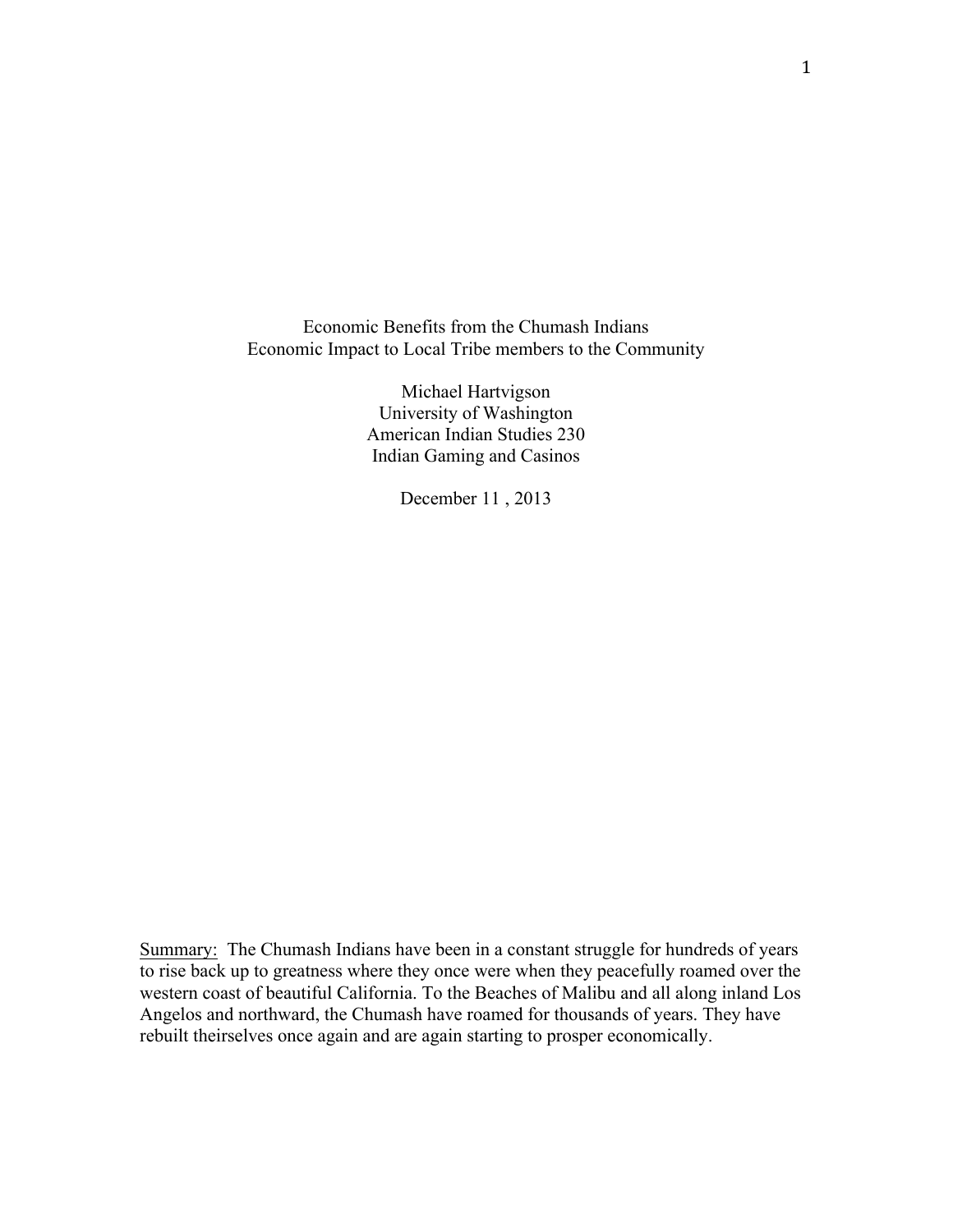## Background:

The band of the Santa Ynez Chumash Indians has a very rich history. They are known of taking care of one another and giving back to the community. The Chumash tribe, even before their economic success, have been treated very horribly and treated similar to second class citizens. They have been through speculations of racism and other means of non humanitarian acts against them. They have had their land taken from them and not treated fairly at all. With the opening of the momumental Casino and Resort right off of highway 246 located in the Santa Ynez Valley in central California, they have finally seen what economic success is all about. Before the opening of their casino in 1994 and the grand opening of the larger resort in 2002, they had not been very accustom to the perks of financial success and clarity. After seeing the success of many different tribes, creating a casino was a strong idea. Since the grand opening of the second part of the resort in 2004, it has brought a huge economic impact to the Chumash tribe and the people in the community despite constantly receiving heavy wip lash and negative reviews about having the casino. The Chumash Indians are working very hard to eliminate that negative public image and working towards improving their relationship with the public. What they need in return is the local community to help embrace them and accept the Chumash for everything they have done in the past and the rightful fact that they everyone is living off of their land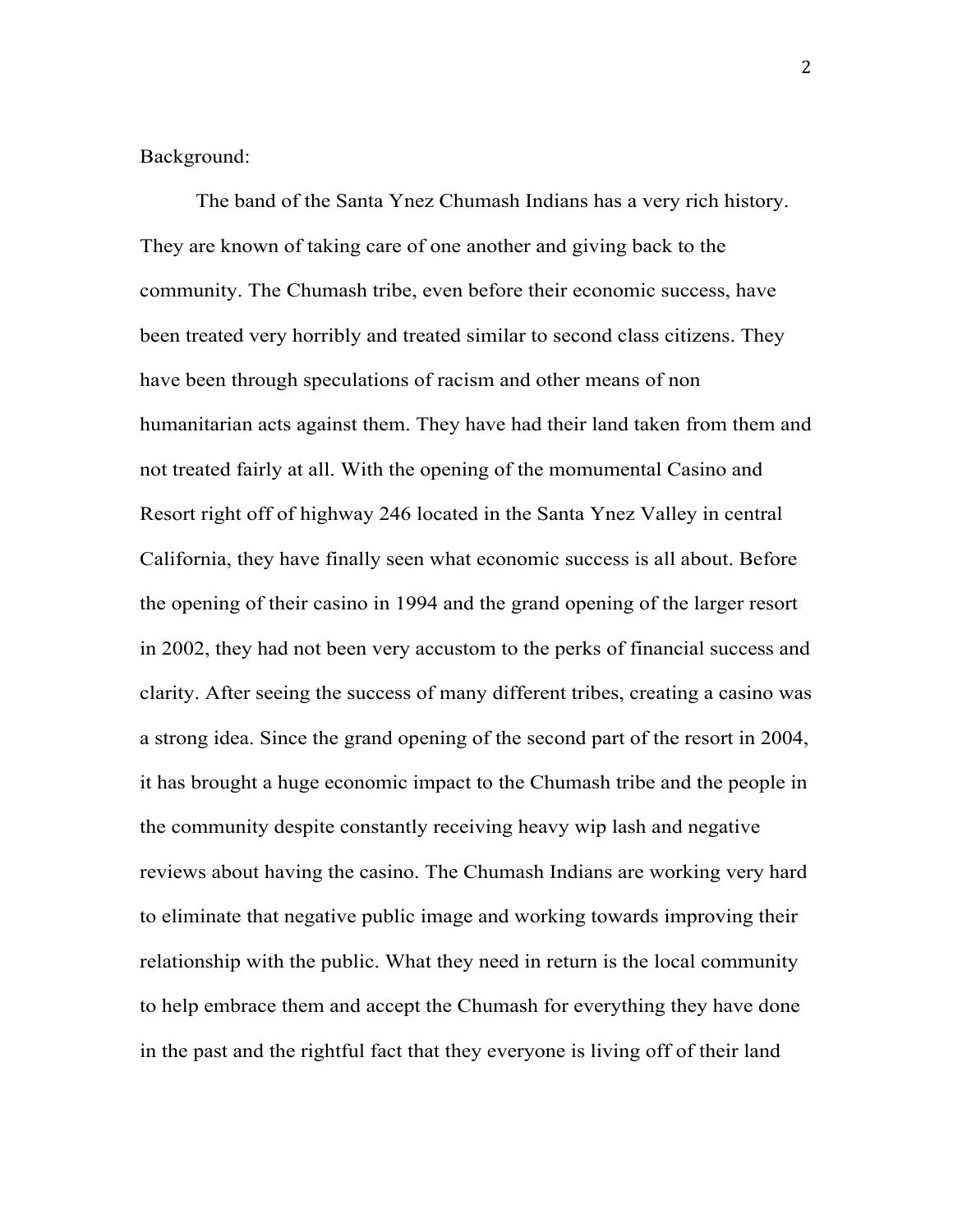that they once prospered in for hundreds of years before the Europeans even appread.

In researching about the history of Chumash Indians, the main theme you see along with almost all of the tribes in North America has to do with the elimination of Native culture and carving them into modern day society in the  $19<sup>th</sup>$  and  $20<sup>th</sup>$  century by the United States government. As the indian wars were in full force in the 1800's, Native lands were being taken over and the native culture was being replaced by current American ideology. For the Chumash it was a little different being on the west coast of California. They first had to deal with the Spanish missionaries and conquistadors before even dealing with the first Americans traveling west. Their land was first intruded on in 1789 by Spanish missionaries and would prove to never be the same. The moment those missionaries stepped foot on their native soil, things started to go down hill from there. Economically they have never been able to recover and stay a float. After many years of looking for ways to raise money for the tribe and to help fund it, they finally came up with the proper solution. The Chumash has looked for many ways of creating revenue for the tribe. Their dreams came true when they created the Chumash Casino Resort. In 1994 This economic boom restored economic hope back to the members of the tribe once again, which is a similar with most tribes in America who own resorts and gaming facilities. (Santa Ynez Band of Chumash Indians)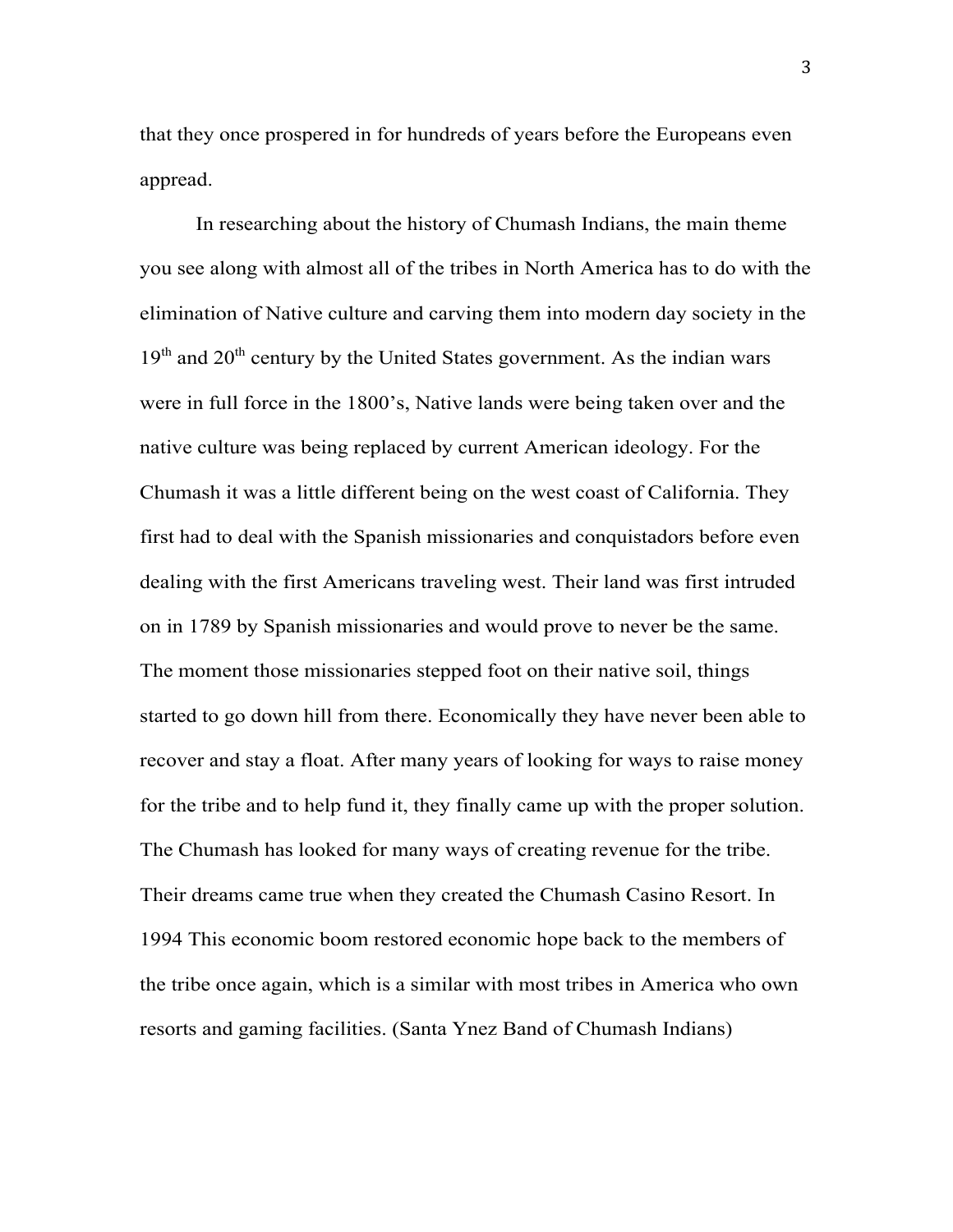In researching about internal tribal conflict of the Chumash Indians, the main problems that we found almost had everything to do with external problems that the tribe had to face. When the Spanish first arrived on Chumash land in 1769 they immediately were impacted. The Spanish brought European disease and famine that the Chumash and nearly all native people in America had no tolerance for and did not have the antibodies to fight off any type of disease. In turn this quickly eliminated a once promising Chumash population of 22,000 all the way down to just 2,788. This is a huge loss of life, and it would be nearly impossible for any large group of people to come back from a deficit like that. It would have been a very tough time for the tribe and would prove to be a blow that would devastate the Chumash for nearly 225 years until they could start to prosper once again. With the numbers of Chumash Indians dwindling so did the culture and stories that were past down to generation to generation.

Many Tribes don't like the idea of having a casino that is named after them because it doesn't display the full culture of their tribe and what they stand for. Many think that gaming and gambling is a sin and destroys families and individuals. There are many tribes that monitor how often the tribal people can gamble and go into the casino's in order to limit problems. That is the case with the tribal casinos in western Washington. They do a good job of monitoring how often their tribal members can gamble, so they don't in turn gamble all their money away and use it responsibly. The Chumash have a lot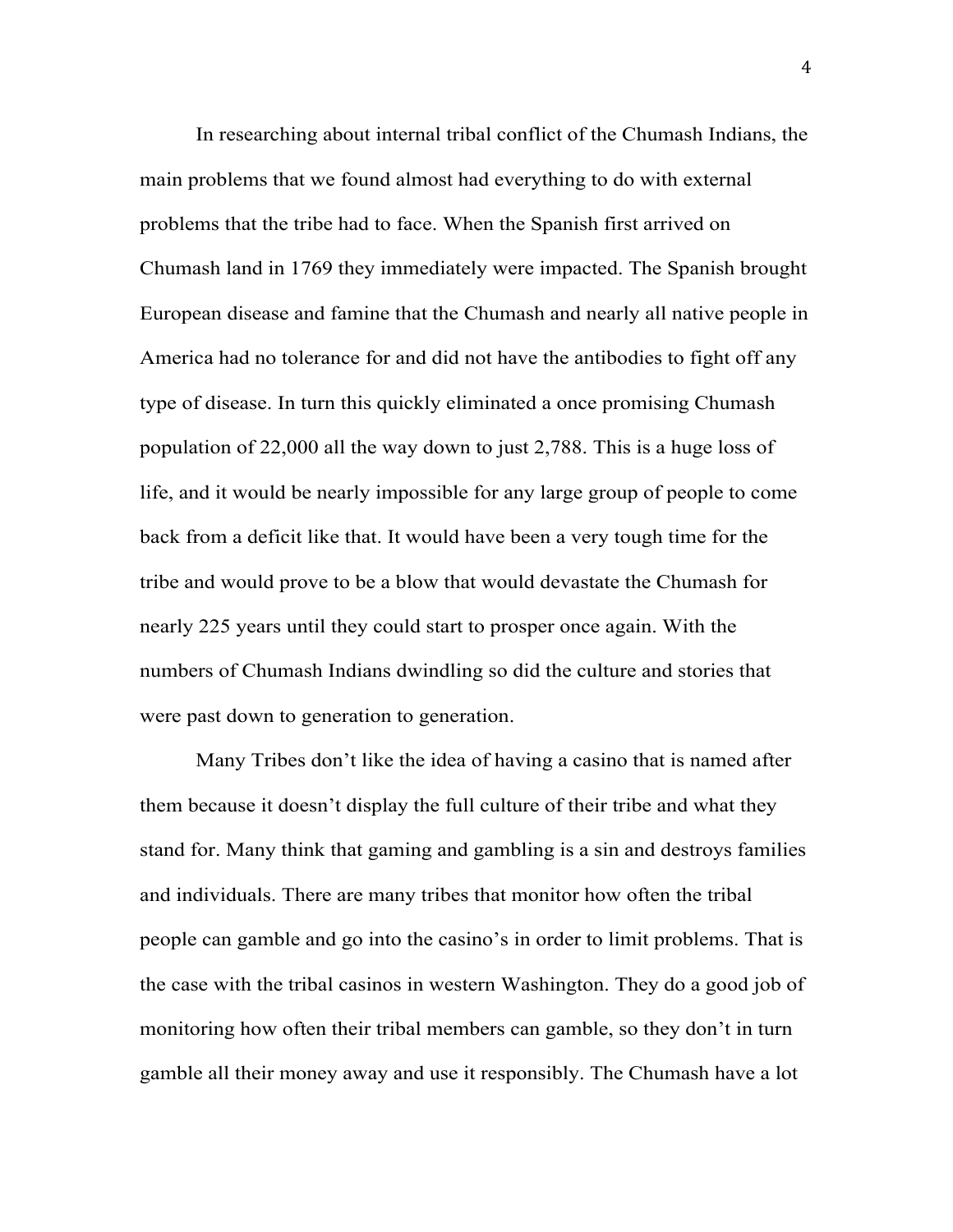of success in the gaming operations in the Santa Ynez valley despite public negativity in the community. With the new dynamic add on to the Casino the community is asking the Chumash to scale down the large new operation that was built in 2004. It is difficult for the tribes to operate the facilities because of all the public draw back that it causes and negative influence that gambling brings with it.

Its often difficult for the tribes to keep up with their tribal culture in the casino's. The main means of having built the casinos in the first place to receive revenue. The casinos have been focusing more on marketing the casino to make money rather then to market the overall culture of the tribe. So often the tribe is very poorly represented in the casino and mis represented like in many Washington casinos with the dream catcher. The Chumash fail to give little respresentation of the tribe in the casino especially on the online website. You would never guess that the casino was owned by a tribe if you didn't look at the name.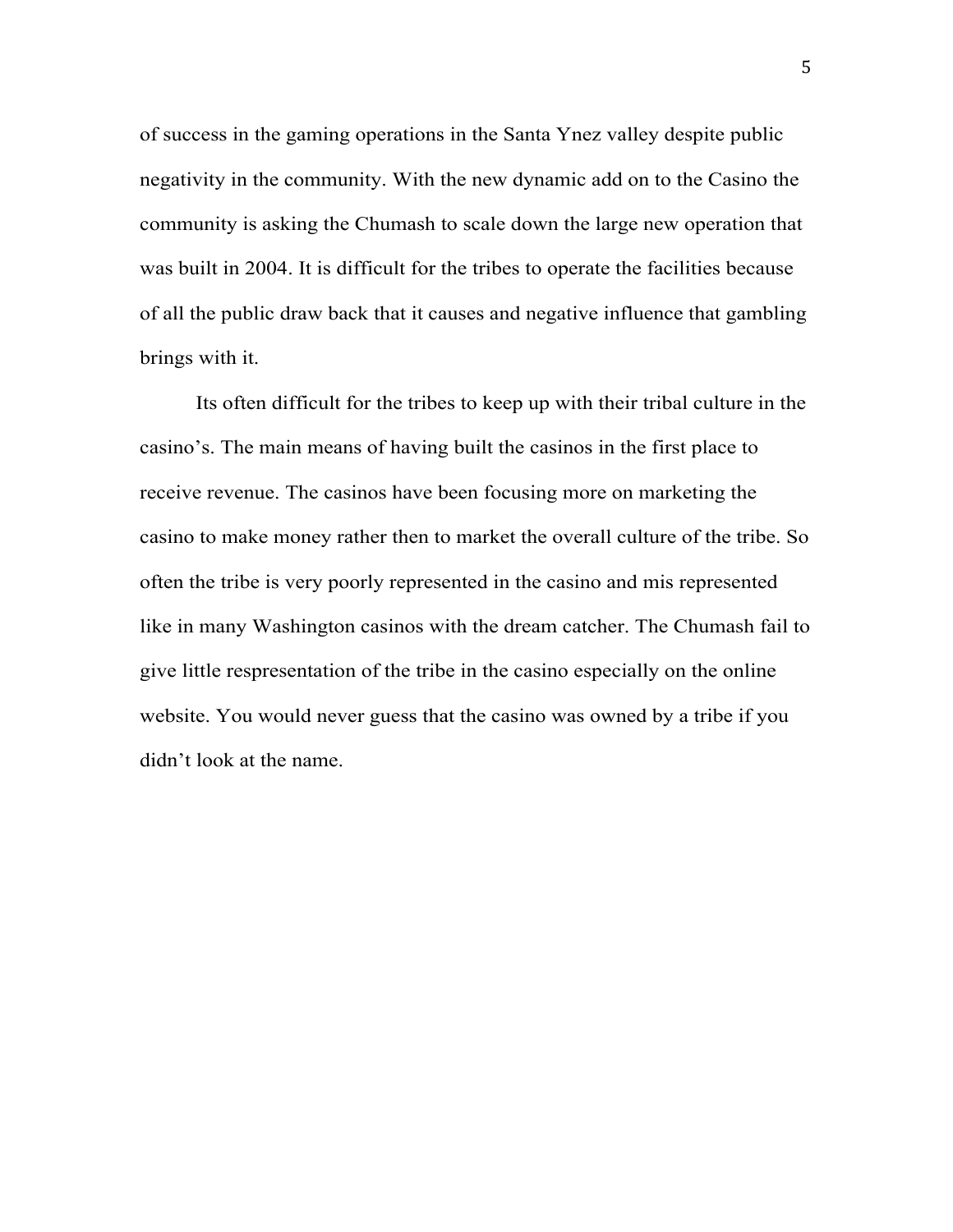Findings:

Online media and social network plays a large role in the casino. For the Chumash casino resort, they have a facebook and twitter page. The facebook has over 33,000 likes and followers and do a great job of displaying shows and performances on their page. They frequently post shows and events prior to the performances and book great and popular performances. The twitter isn't used really at all, having only 1 tweet and very few followers.

The tribe itself has no twitter and has a facebook page for the Chumash Indian Museum and another page of the Chumash Indian village, both receiving likes and followers. The Casino is much more represented on social media, and does a poor job of representing the tribe itself on social media.

The results of the creation of the Chumash Casino has made a huge positive impact on the tribe. Despite all of the negative feedback from the community, the Chumach continue to support local charities and institutions. They tribe continues to give back to local schools and keeps all of the tribal members afloat and up to date with expenses.

The Chumash have always paid there respects and continue to support the Santa Ynez school district. They have helped finance many different projects around the schools and support many of the students. Although, they continue to receive resentment from much of the community, they still provide huge projects and give out many scholarships to under priveldged people and students. The Chumash just recently provided a huge gift to the

6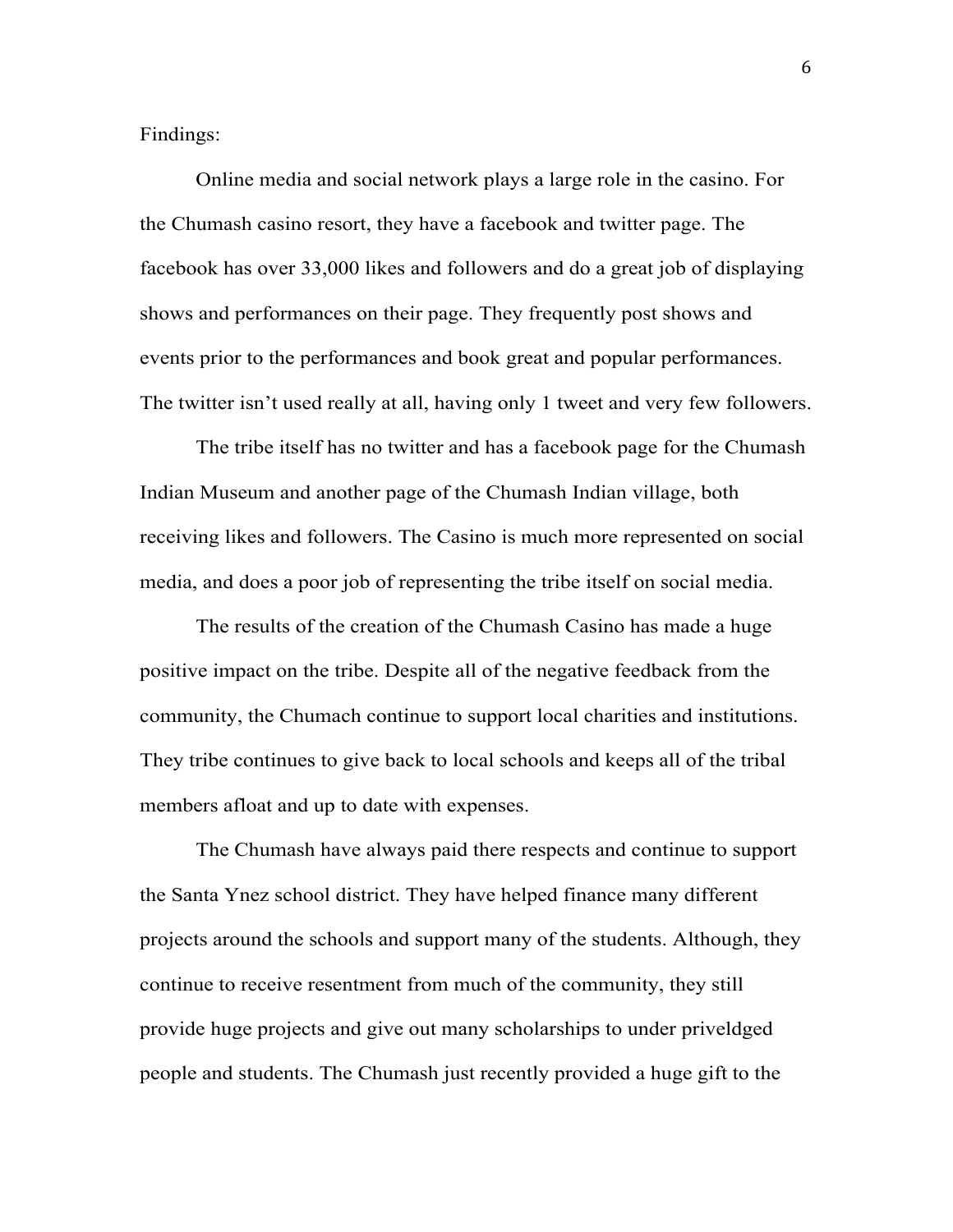Santa Ynez school district. Financed soley by the Chumash Casino and resort, they built a 3 Million dollar football and Track Stadium located at the Santa Ynez valley High School. This beautiful new facility is located right in their back yard and is a true example of the Chumash support. Despite this generous donation, their was still negative backlash. "Vincent Armenta was booed by some of the people in the audience. In addition, some of those in attendance threw the "spirit rags" the Chumash had provided to the ground, which had both the high school logo and the tribal seal on them." These types of the things should not be happening (Sherline).

They have continued to give back to their own tribal community like many other tribes do with there earnings from their Casino. The fact is though, that the despite the publics negative draw back it brings in huge amounts of revenue and economic benefit. The casino brings in over 350 million dollars annually and supplies over 900 jobs for the community. This gives the tribe an opportunity to fund all of the things the tribe could not afford before. This money goes to individuals in the tribe and helps fund events like Pow Wows, Basket weaving, and other tribal meetings and functions that it hosts to its people. The Chumash are giving back a ton of the revenue back to the community as well. They built a health clinic in 2002, which has wonderful health care professionals and great doctors. Over 50% of the clinics operational cliental is non-native. They contribute more than 14 Million back to the community. This is the real money that helps keeps the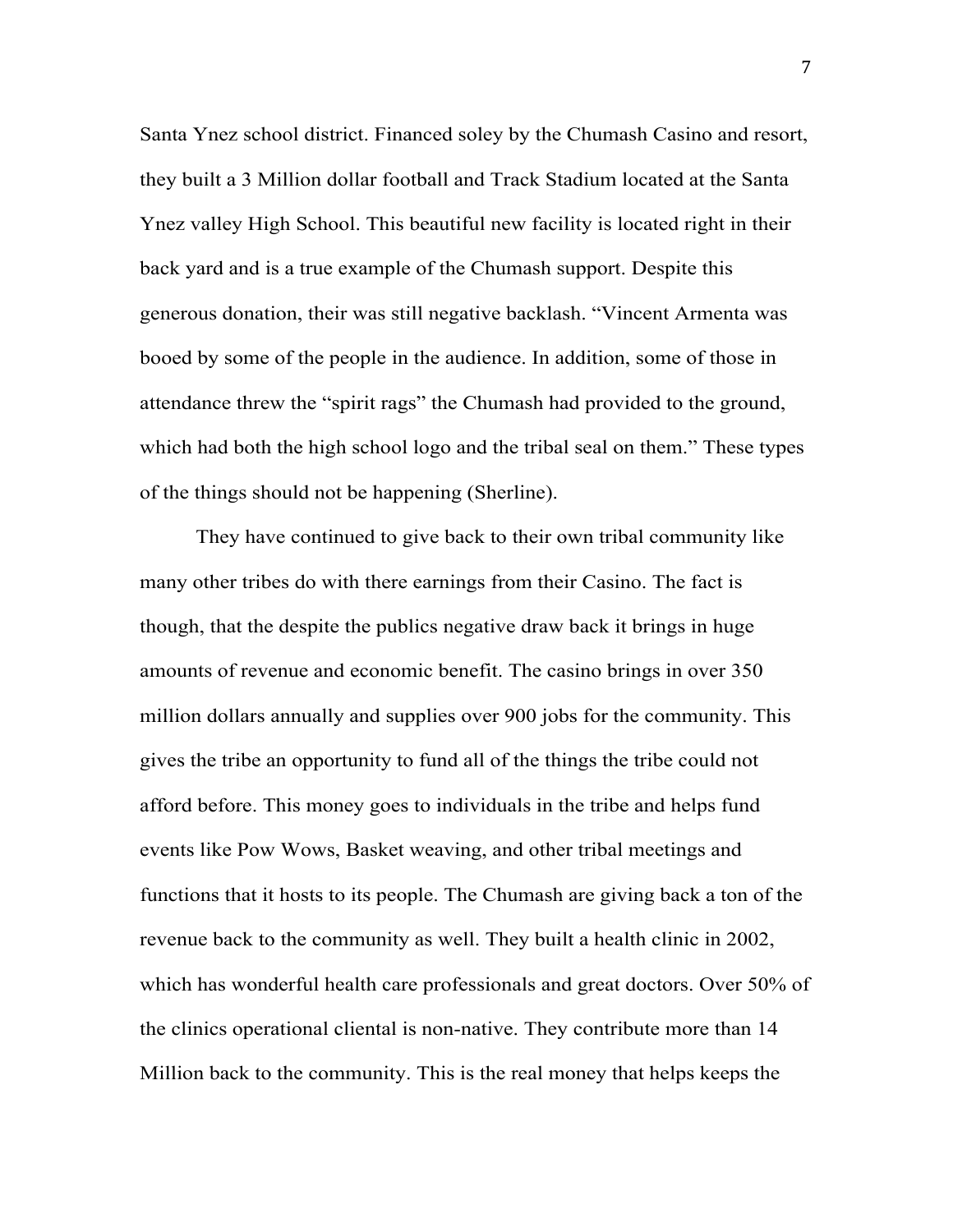tribe culturally engaged and gives them a chance to keep up with all of their customs. All this money goes to local schools, public goods (fire department, police officers, hi tech equipment for officers in the county), and roads and other contruction projects in the community. In 2005 they started the Santa Ynez Band of Chumash Indians Foundation, which has been giving back to the community and establishing a wonderful social environment. This foundation takes very good care of their local tribal community. They also contruibte to tax allowance and tax cuts for the communal members as well.Many people do not know the true economic impact that the Chumash have on the community. There aren't many groups that donate this much to community and support their fellow society members like the Sanata Ynez Band of Chumash Indians do. The foundation is governed by their business council of the Santa Ynez. (Santa Ynez Band of Chumash Indians Foundation)

They contstantly give scholarships and grants to the people of the tribe. They provide them with health care and help pay for many of their expenses. They provide the elders of the tribe with the proper care and benefits to keep them living correctly and take very good care of them. Many people of the tribe would not be able to stay a float if it weren't for the tribal support. They help out with unpaid bills and provide them with a great environment to live on. Many tribal members would be in dyer straights if not for the extra care that the tribe provides them. There aren't many communities like the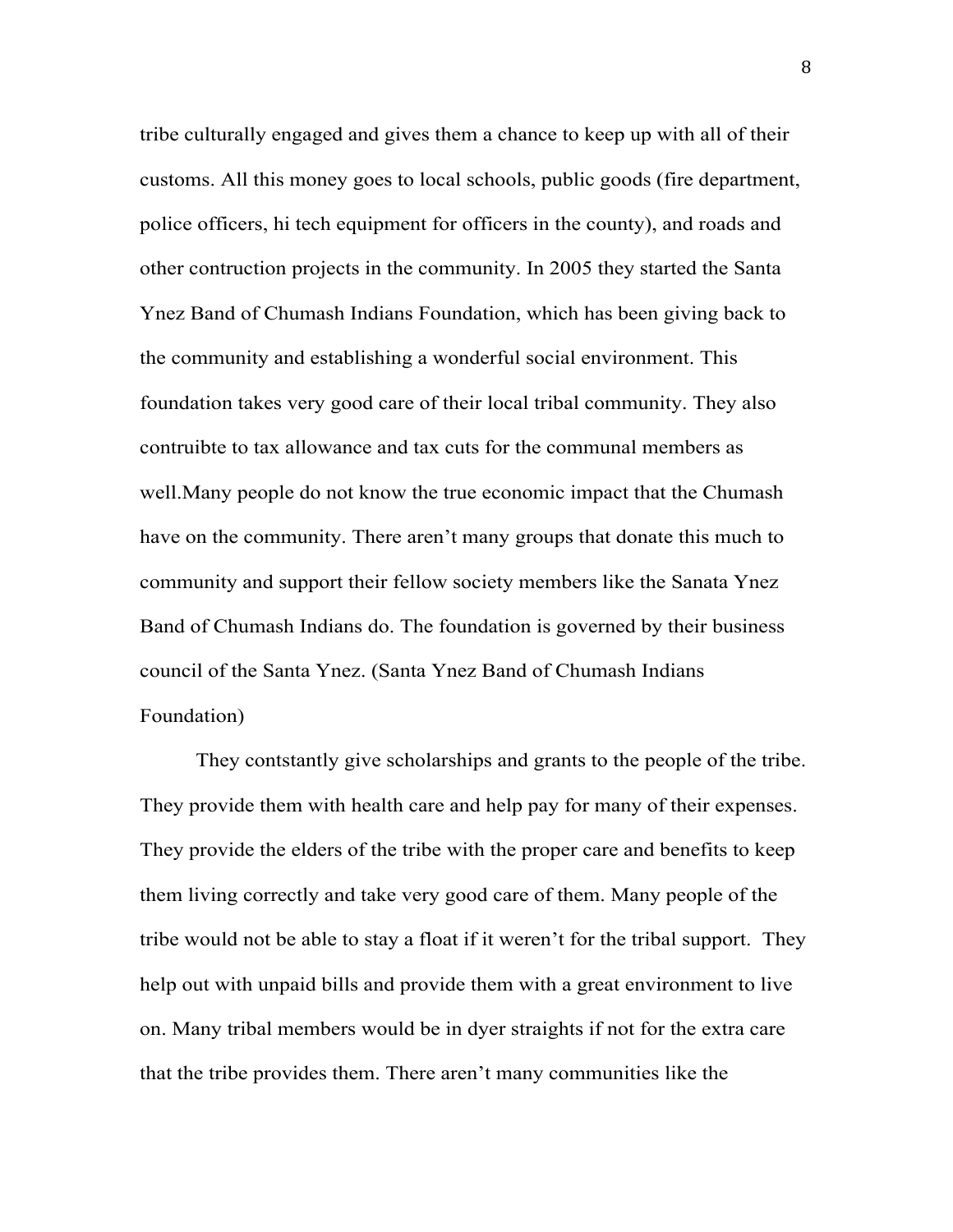Chumash who care and give their group members this much care and support. Members of the tribe are truly thankful and inspired by their tribal elders who take care of them.

The latest thing that the Chumash Indians have been up is, is purchasing land. The Chumash Indians have requested to have land placed into a federal trust or proposed action. The Bureau of Indian affairs has approved the tribes land consolidation plan. The Chairman Vincent Armenta announced the withdrawal of the plan before the supervisors had a chance to even take their vote during the last week of October. This land grant would give the Chumash Indians over 1,400 acres of land that the tribe would use for housing and other tribal needs. The Chumash would love to have this land to expand their tribal well being and their cultural identity. They are also running out of room on their current reservational lands that they are currently on (Votes to Fight Chumash Tribe Land-into-trust Application).

As you can imagine, there is a large amount of speculation coming from this. The Santa Barbara community is very out raged by this land grant, The land sits on agricultural lands and the county people do not want this land to get given away to a whole bunch of Indians. Supervisors in Santa Barbara county California voted 4-1 to oppose a land into-trust application submitted by the Santa Ynez band of Chumash Indians. The Public does not want this to happen, and they don't want their land being taken away from them. The same argument can be made for the Chumash Indians as well though. In turn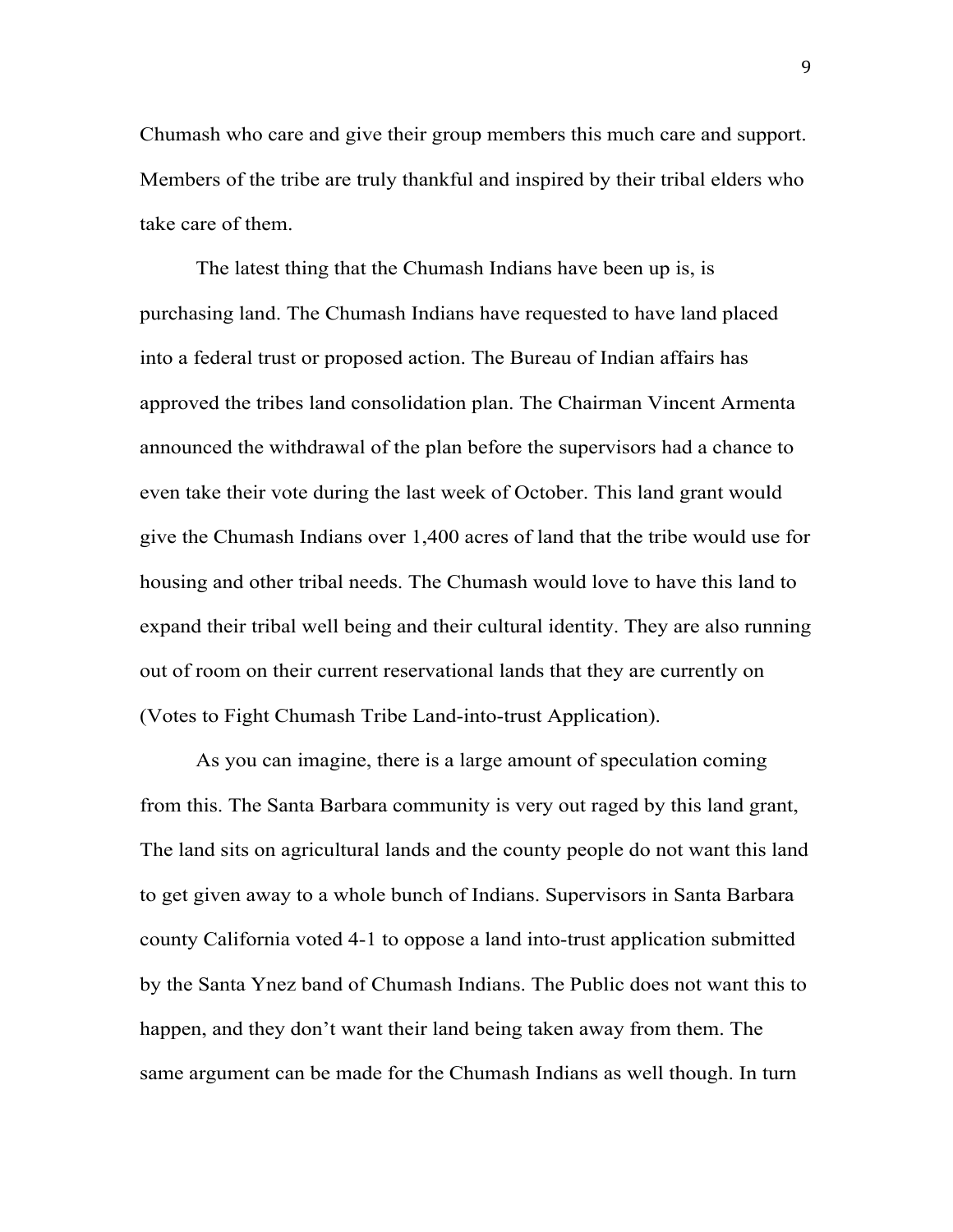they could be simply make the same argument that the land was stolen from them, which in turn it was along with 6,000 more square miles of land that stripped from them from foreign invaders. The main problem here is that once again the public is not on the same side of the totem pole as the Chumash. Conclusion:

In order for the tribe to stay successful and thriving, they must establish a positive relationship with the community. That is the main thing that is keeping them away from where they need to be. Once the tribe has support from the whole community they will prosper like never before. They will still continue to be economically superior with the casino resort running, and will have a constant flow of revenue and money coming into the tribe. In the last two decades the Chumash Tribe has been able to do things they have never been able to do before with the money from the casino. They have been able to finance cultural events that they couldn't before, and have been able to finance their tribal members so they can live good healthy lives. With the Casino doing as great as it has, they will continue to thrive culturally and be able to do things that they never could before. The one thing that I stated before that needs to improve, is their support from the community. If the Chumash want to continue to be successful they must win over the community around them and band together as one.